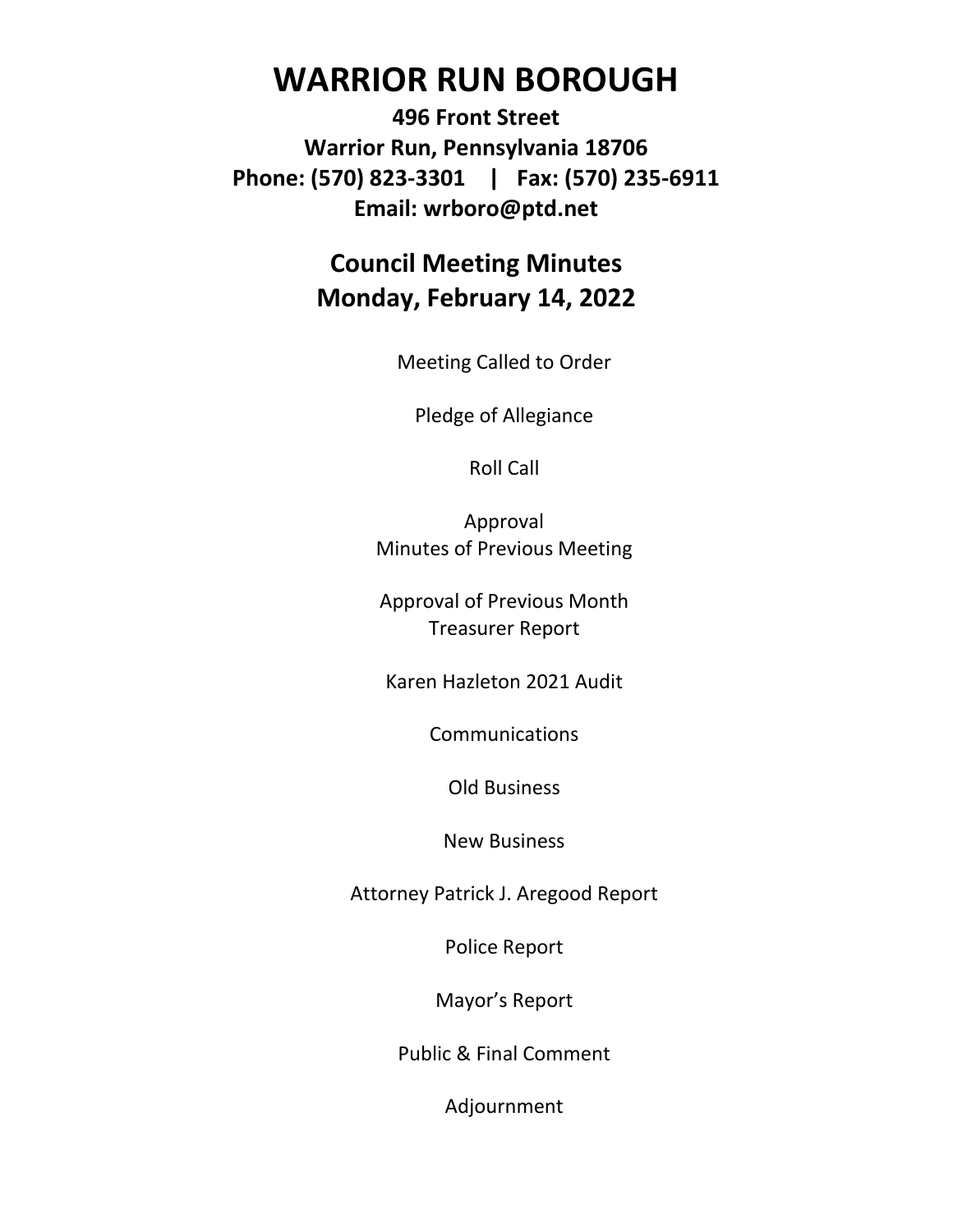# **Council Meeting Minutes Monday February 14, 2022**

| <b>Roll Call</b>                  | <b>Present</b> | <b>Not Present</b> |
|-----------------------------------|----------------|--------------------|
| <b>Council Members:</b>           |                |                    |
| Sandy Wegrzynowicz                |                |                    |
| Sharon Wengren, Vice-President    | x              |                    |
| Matt Pilch                        | х              |                    |
| John Quinn                        | х              |                    |
| Larry Carbohn, President          | х              |                    |
| <b>Other Attendees:</b>           |                |                    |
| Mayor, Tom Shypulefski            | x              |                    |
| Attorney, Patrick Aregood         |                |                    |
| Secretary, Donna Tudgay           | Х              |                    |
| Auditor/Treasurer, Karen Hazleton | x              |                    |

A motion to approve the minutes from January 10, 2022, Meeting:

1<sup>st</sup> motion made by: **S. Wengren** 2

 $2^{nd}$  motion made by  $\underline{\hspace{1em}\Box \hspace{1em}}\,$ 

|                    | Yes                  | No | Abstain |
|--------------------|----------------------|----|---------|
| Sandy Wegrzynowicz | Х                    |    |         |
| Sharon Wengren     | Χ                    |    |         |
| <b>Matt Pilch</b>  |                      |    |         |
| John Quinn         |                      |    |         |
| Larry Carbohn      | X                    |    |         |
| Motion passed      | <b>Motion failed</b> |    |         |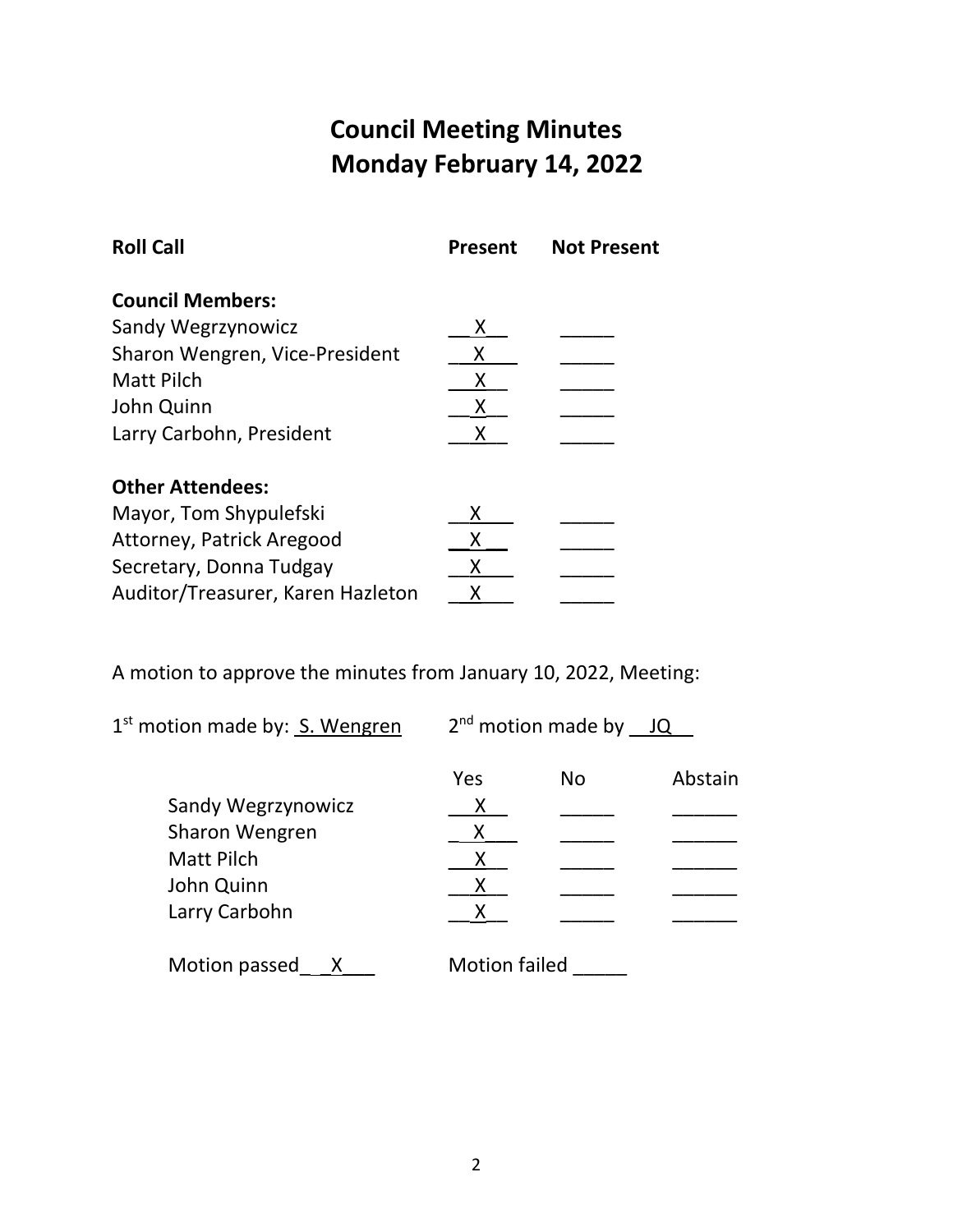A motion to approve the Treasurer's report from January 1, 2022 through January 31, 2022.

| $1st$ motion made by: MP |                      | 2 <sup>nd</sup> motion made by: S. Wegrzynowicz |         |  |
|--------------------------|----------------------|-------------------------------------------------|---------|--|
|                          | Yes                  | <b>No</b>                                       | Abstain |  |
| Sandy Wegrzynowicz       | Χ                    |                                                 |         |  |
| Sharon Wengren           | X                    |                                                 |         |  |
| <b>Matt Pilch</b>        | X                    |                                                 |         |  |
| John Quinn               | X                    |                                                 |         |  |
| Larry Carbohn            | Χ                    |                                                 |         |  |
| Motion passed            | <b>Motion failed</b> |                                                 |         |  |

A moment of silence was held for the passing of longtime resident, Mrs. Mary Ann Ozmina.

#### **Borough Auditor – Karen Hazleton with 2021 Audit**

2021 Audit Review

- 2021 was almost a repeat of 2020.
- Income from prior year was \$2500; income from this year was \$3200.
- Pretty much right on from last year, it is good to see consistency and things are moving forward.
- Do not have to raise millage for taxes and continually fund the sewer account; this is all positive.
- When looking at the balance sheet, great cash ratio to liabilities, staying cash solvent.
- Breakdown of funds:
	- o General fund lost \$2300 (less than 1% of revenue)
	- $\circ$  Highway fund lost \$9200 should request more money during audit
	- $\circ$  Refuse fund made money this year (\$10,999 profit)
	- $\circ$  Sewer fund made about \$3000
- Presenting different breakdown by funds to see where we can add to bottom line in future.
- Overall, everything is very consistent; looks good.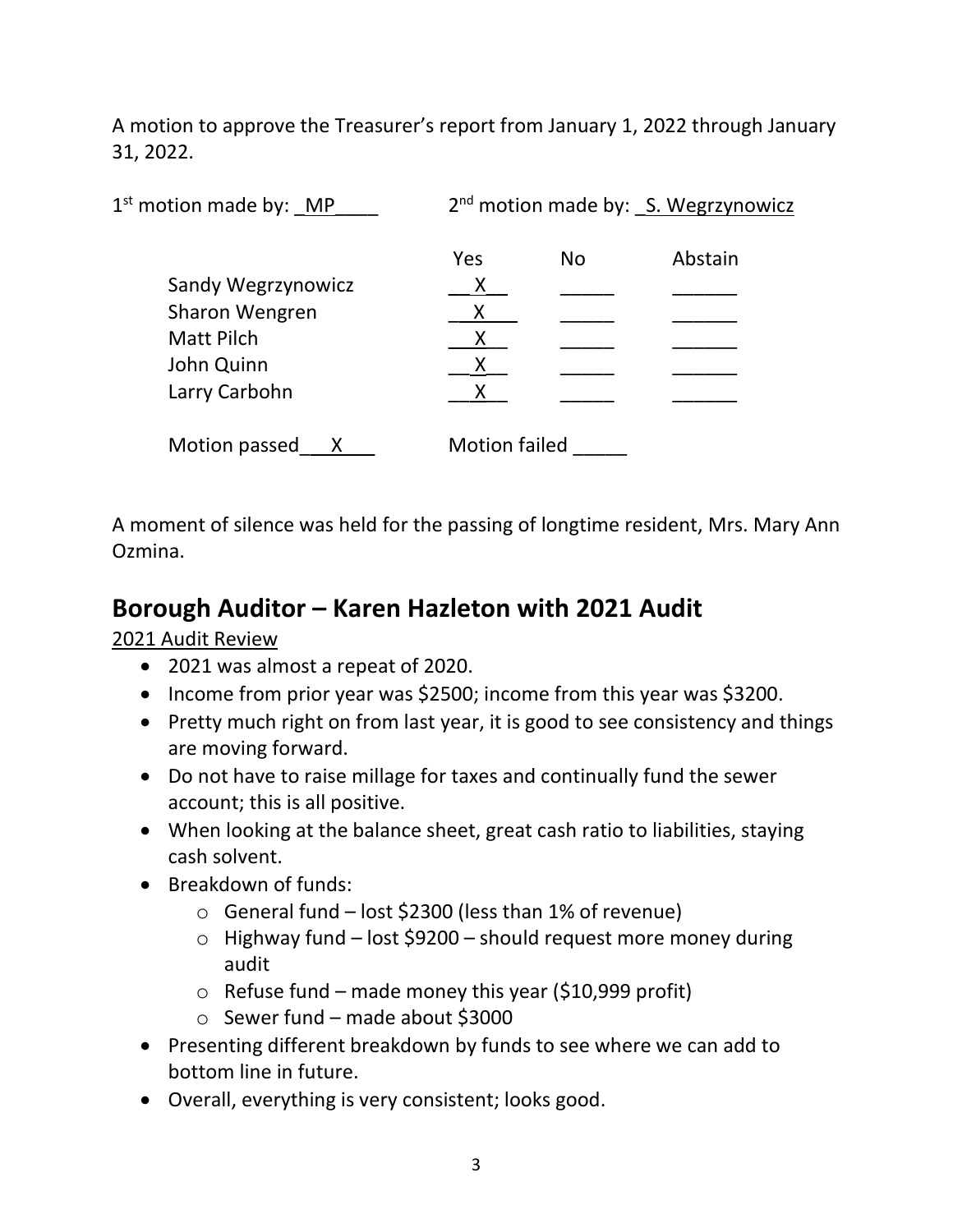#### January 2022 Financial Review

- Healthy balance sheet this month due to refuse money collection (\$30,000).
- Net income in January keeping the pace right now due to refuse money.
- Better to look month to month versus from meeting to meeting, provides a better picture of finances.
- To accommodate request to get reports to everyone earlier, online banking access is currently process. Looking at long term solutions so Treasurer can view information as soon as statements are available (rather than waiting for postal delivery service).
- Breakdown of funds:
	- o Sewer fund is greater than PennVest acount by \$1400.
	- o Refuse fund made \$32,000 (money collected this month).
	- o General fund went down \$3600, this is not a concern.
		- $\Box$  January was an interesting month (5 weeks instead of 4 weeks, can affect financial statements).
- Accounts were consolidated in accordance with DCED; matches with DCED.
- Transaction Summary was provided for everyone to see exactly what was paid from each fund.
- Karen request charge debits coming out of the account must be copied, approved, and sent to her as they occur; she is not seeing these items until the end of the month.
- Karen asked the Council if they want her to take the provided budget and divide by 12 months. At end of year do an actual versus budget, will help with budget for next year. The Council agreed.
- Karen asked if the Council likes the new format the financial information provided; the response was yes.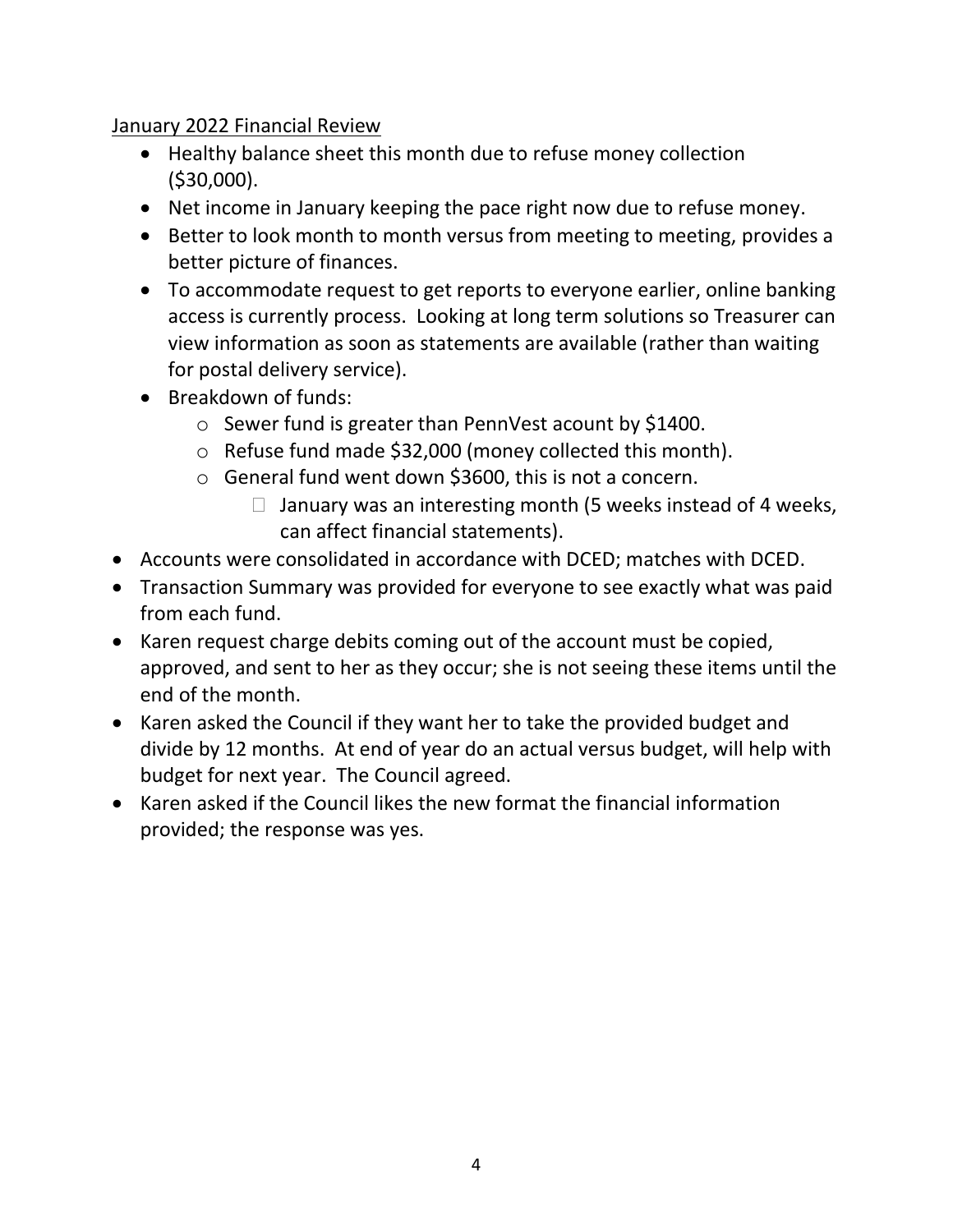## **Communications**

A card from the Matthews family was received thanking the Borough for the flower arrangement.

Various violations filed by Department of Environmental Protection (D.E.P.) for 514 Front Street.

#### **Old Business**

1. A motion to ratify the final Swift payment for the Firemen Workmen's Compensation Insurance in the amount of \$405.00 and is to be paid from the General Fund.

1<sup>st</sup> motion made by: <u>S. Wegrzynowicz</u> a 2<sup>nd</sup> motion made by: MP

|                    | Yes                  | No | Abstain |
|--------------------|----------------------|----|---------|
| Sandy Wegrzynowicz | Χ                    |    |         |
| Sharon Wengren     | Χ                    |    |         |
| <b>Matt Pilch</b>  |                      |    |         |
| John Quinn         |                      |    |         |
| Larry Carbohn      | X                    |    |         |
| Motion passed      | <b>Motion failed</b> |    |         |

2. A motion to approve payment to Karen Hazleton for the 2021 Audit in the amount of \$3500 to be paid out of the General Fund.

1<sup>st</sup> motion made by: S. Wegrzynowicz 2  $2^{nd}$  motion made by:  $JQ$ Yes No Abstain<br>X Sandy Wegrzynowicz \_\_ X\_\_ \_\_\_\_\_ \_\_\_\_\_\_ Sharon Wengren Matt Pilch \_\_ X\_\_ \_\_\_\_\_ \_\_\_\_\_\_ John Quinn \_\_ X\_\_ \_\_\_\_\_ \_\_\_\_\_\_ Larry Carbohn X Motion passed X Motion failed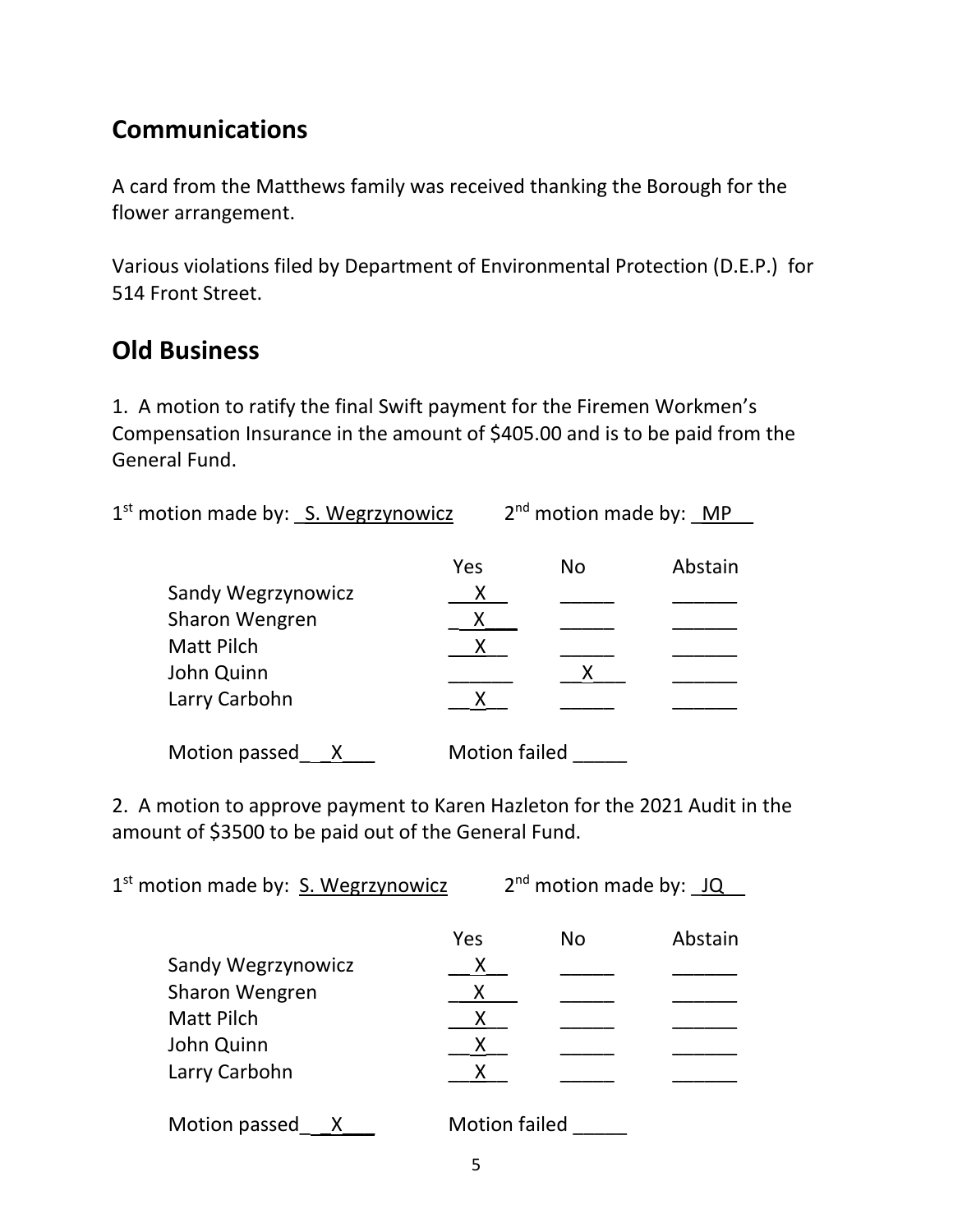3. A motion for Warrior Run Borough to enter into an agreement with Wyoming Valley Sanitary Authority (WVSA) regarding the authorization for service shut offs in the coming season, for residents who are delinquent with payments to the Operations and Maintenance (O&M) account and have not made payment arrangements with Creditech Collections Solutions.

1<sup>st</sup> motion made by: S. Wegrzynowicz 2  $2^{nd}$  motion made by:  $JQ$ Yes No Abstain Sandy Wegrzynowicz X Sharon Wengren \_ \_\_\_\_\_\_\_\_ \_\_\_ \_\_ <u>X</u> Matt Pilch \_\_ X\_\_ \_\_\_\_\_ \_\_\_\_\_\_ John Quinn **X** Larry Carbohn X Motion passed \_\_ X \_\_\_ Motion failed \_\_\_\_\_

4. A motion for Warrior Run Borough to enter into an agreement with Pennsylvania American Water (PAW) Company, per requirement of WVSA, regarding authorization for service shut offs in the coming season, associated with residents who are delinquent with payments to the O&M account and have not made payment arrangements with Creditech Collections Solutions.

| $1st$ motion made by: $JQ$ |                      |     | 2 <sup>nd</sup> motion made by: S. Wegrzynowicz |
|----------------------------|----------------------|-----|-------------------------------------------------|
|                            | Yes                  | No. | Abstain                                         |
| Sandy Wegrzynowicz         | X                    |     |                                                 |
| Sharon Wengren             |                      |     |                                                 |
| <b>Matt Pilch</b>          |                      |     |                                                 |
| John Quinn                 | X                    |     |                                                 |
| Larry Carbohn              |                      |     |                                                 |
| Motion passed<br>X         | <b>Motion failed</b> |     |                                                 |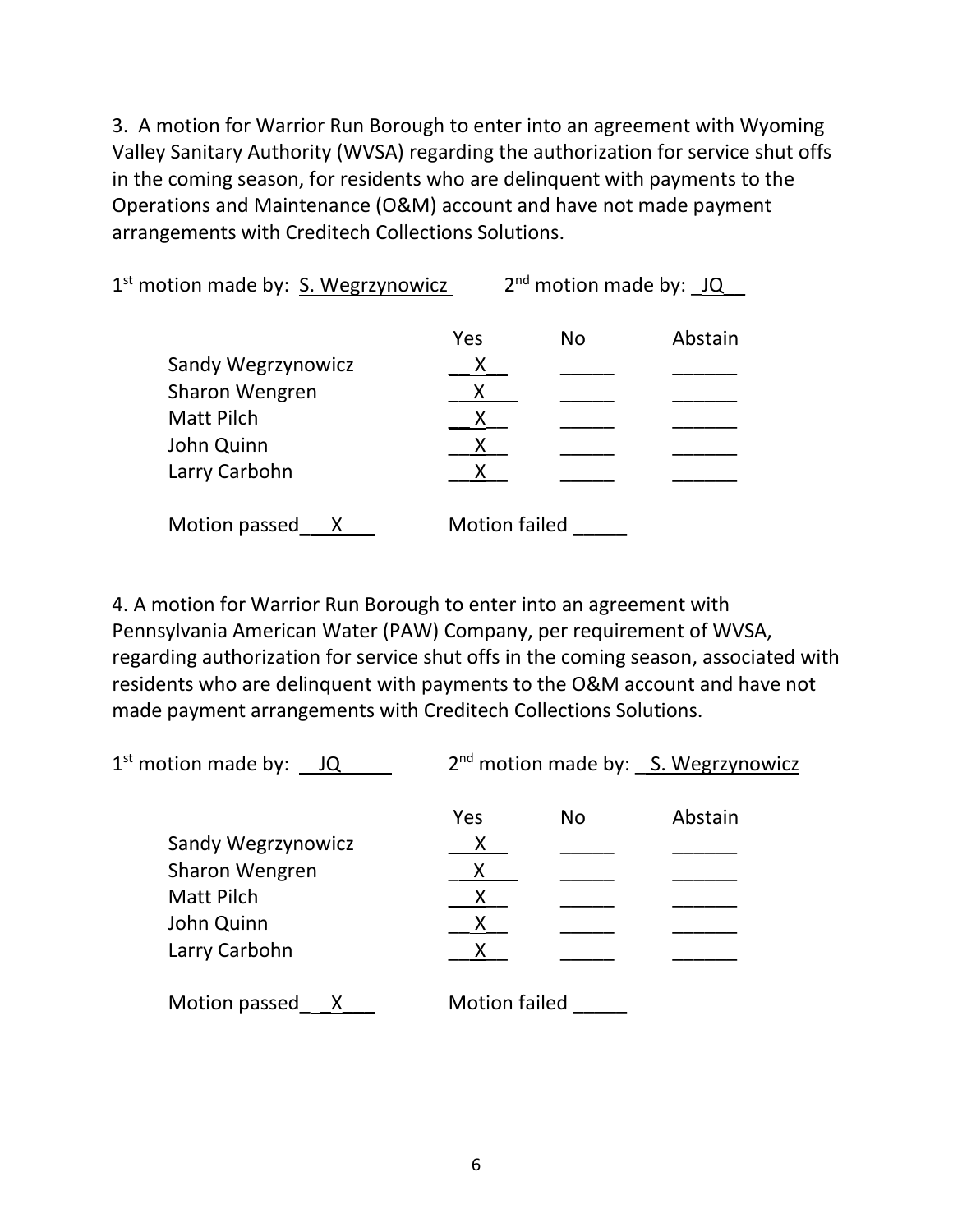5. A motion to name a municipal authority (President, Council) to be present at time of service shut offs; a service shut off will not be performed without municipality representation present and taking care of all communications.

| $1st$ motion made by: $JQ$ | $2nd$ motion made by $S.$ Wengren |    |         |  |
|----------------------------|-----------------------------------|----|---------|--|
|                            | Yes                               | No | Abstain |  |
|                            |                                   |    |         |  |
| Sandy Wegrzynowicz         | Χ                                 |    |         |  |
| Sharon Wengren             | X                                 |    |         |  |
| <b>Matt Pilch</b>          |                                   |    |         |  |
| John Quinn                 |                                   |    |         |  |
| Larry Carbohn              |                                   |    |         |  |
| Motion passed              | <b>Motion failed</b>              |    |         |  |

#### **New Business**

1. A motion to transfer funds from M & T Bank Business Account (\$63,567.62) to Citizens Bank Sewer Fund.

| $1st$ motion made by: $JQ$ | $2nd$ motion made by: MP |    |         |
|----------------------------|--------------------------|----|---------|
|                            | Yes                      | No | Abstain |
| Sandy Wegrzynowicz         | Χ                        |    |         |
| Sharon Wengren             | Χ                        |    |         |
| <b>Matt Pilch</b>          |                          |    |         |
| John Quinn                 |                          |    |         |
| Larry Carbohn              |                          |    |         |
| Motion passed<br>Χ         | <b>Motion failed</b>     |    |         |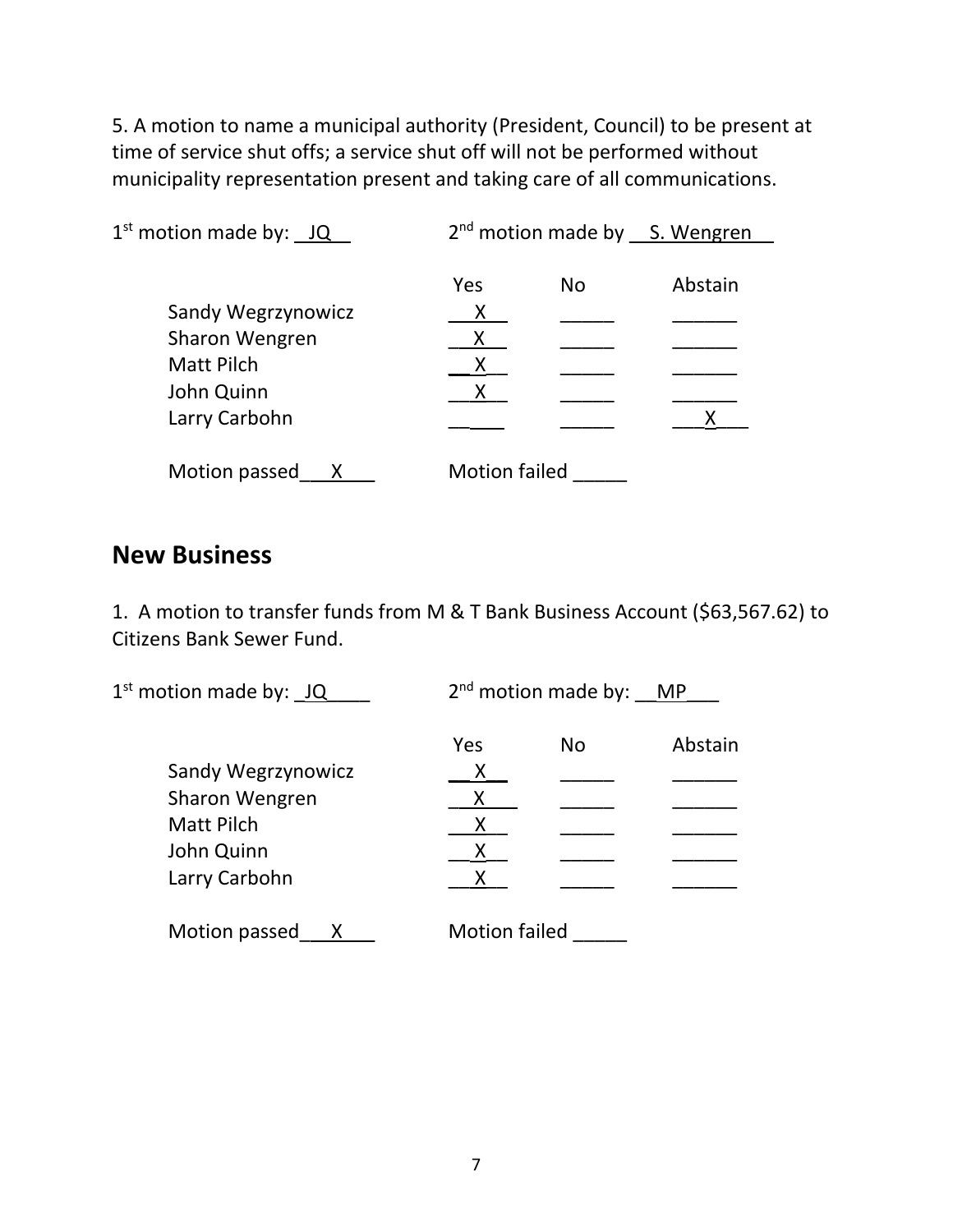2. A motion to purchase spotlights for the F250 pickup truck, from A & A Auto in the amount of \$200.00, plus installation fee by C & S Auto and is to be paid from the General Fund.

| $1st$ motion made by: MP | 2 <sup>nd</sup> motion made by: S. Wengren |     |         |
|--------------------------|--------------------------------------------|-----|---------|
|                          | Yes                                        | No. | Abstain |
| Sandy Wegrzynowicz       | X                                          |     |         |
| Sharon Wengren           |                                            |     |         |
| <b>Matt Pilch</b>        |                                            |     |         |
| John Quinn               |                                            |     |         |
| Larry Carbohn            |                                            |     |         |
| Motion passed            | <b>Motion failed</b>                       |     |         |

### **Attorney Aregood Report**

- 1) Wootton Update: Appeal is scheduled for 03/02/2022 before Judge Lupas; Attorney Michael Butera is representing the defendant. The party will be found either guilty or not guilty.
- 2) Shannon Update: The defendant was a no show before Magistrate Halsey; judgement was granted against the defendant.
- 3) The dump truck was advertised two times locally with no interest; it is free to sell. The Borough can advertise the truck, in different states, as excess equipment.
- 4) There are 3 hearings scheduled for next Tuesday; 2 hearings are for delinquent refuse payments and 1 is the 532 Front Street property (house unfit for human occupancy ("pigeon house").
- 5) No new date for Leiphart property (Front Street).

### **Police Report**

Month of January 2022: Report on file.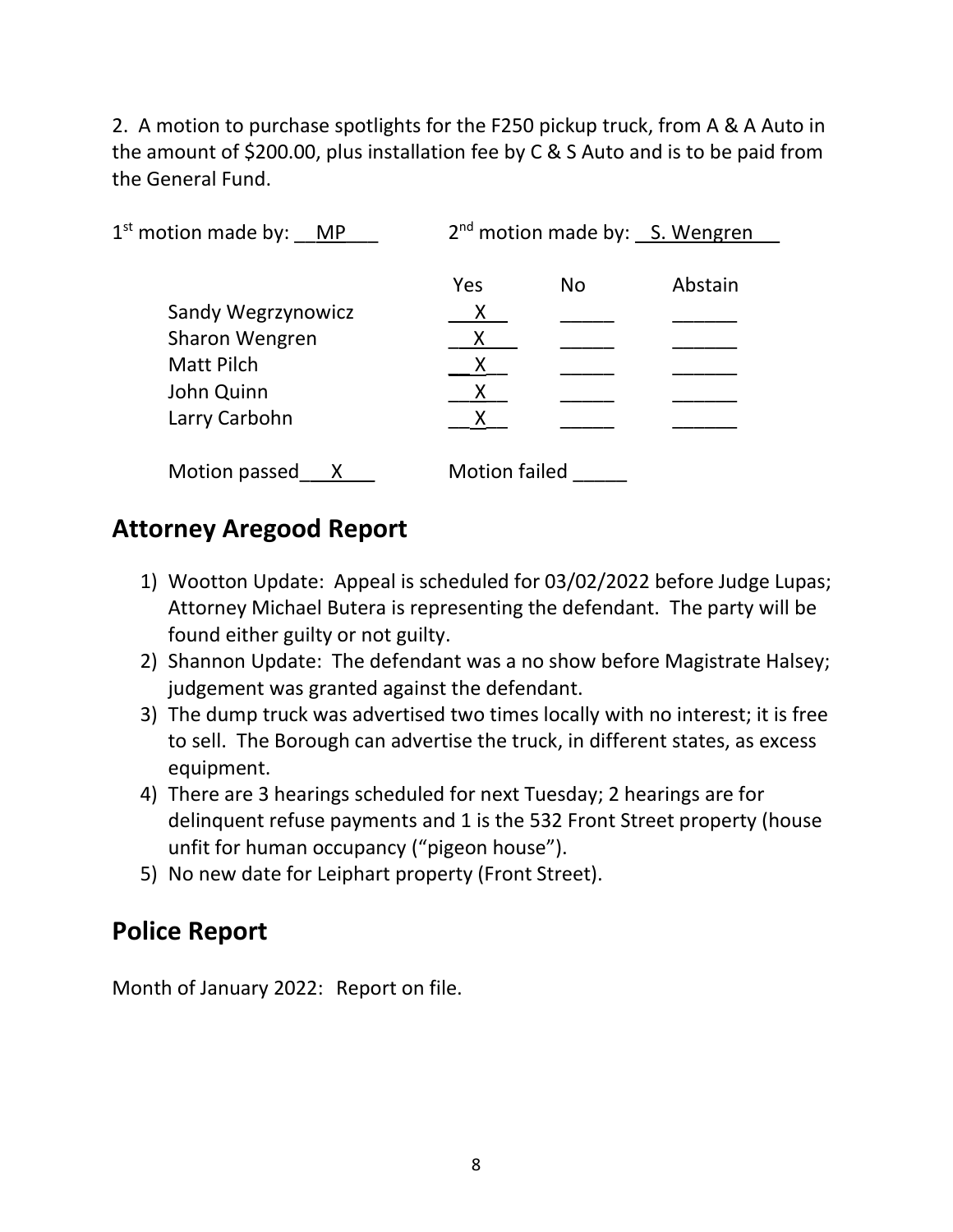### **Mayor Report**

- 1. Waiting for correspondence from D.G. K. on the application for the cyber insurance. Information was forwarded and is being processed. Also waiting on final insurance information from D.G.K.
- 2. Attended the 811 meeting with Greg Gulick, forwarded the paperwork to be processed. Last piece of application will be scanned & emailed for final procedure.
- 3. Still waiting for confirmation from different offices to confirm A.R.P. reimbursement process. All have stated proper usage verified for water, storm drain infrastructure projects.
- 4. The W.R. 125 Association closed its account as their final donation to Warrior Run Borough in the amount of \$6,803.99. This will be placed in the event account of Warrior Run Borough. The W.R. 125 Association not only paid for all facets of the festival, reimbursed the Borough \$3,500 for electrical work, made donations to various organizations, and paid for improvements to the Baseball Field. This is a testimonial to the W.R. 125 committee members, Booklet donors, Jay Ralston, Attorney Pat Aregood, Marconi Electric, volunteers, and Vendors. This celebration was a great success and I thank everyone involved.
- 5. I want to thank my wife Theresa, Donna Tudgay and Karen Hazleton for their continued effort to organize the files and office updating requirement of various local, state and federal offices.
- 6. As mentioned in the solicitor's report, attending Magistrate's hearings Tuesday to hear 3 cases brought by Warrior Run Borough. Delinquent Refuse cases are almost wrapped up.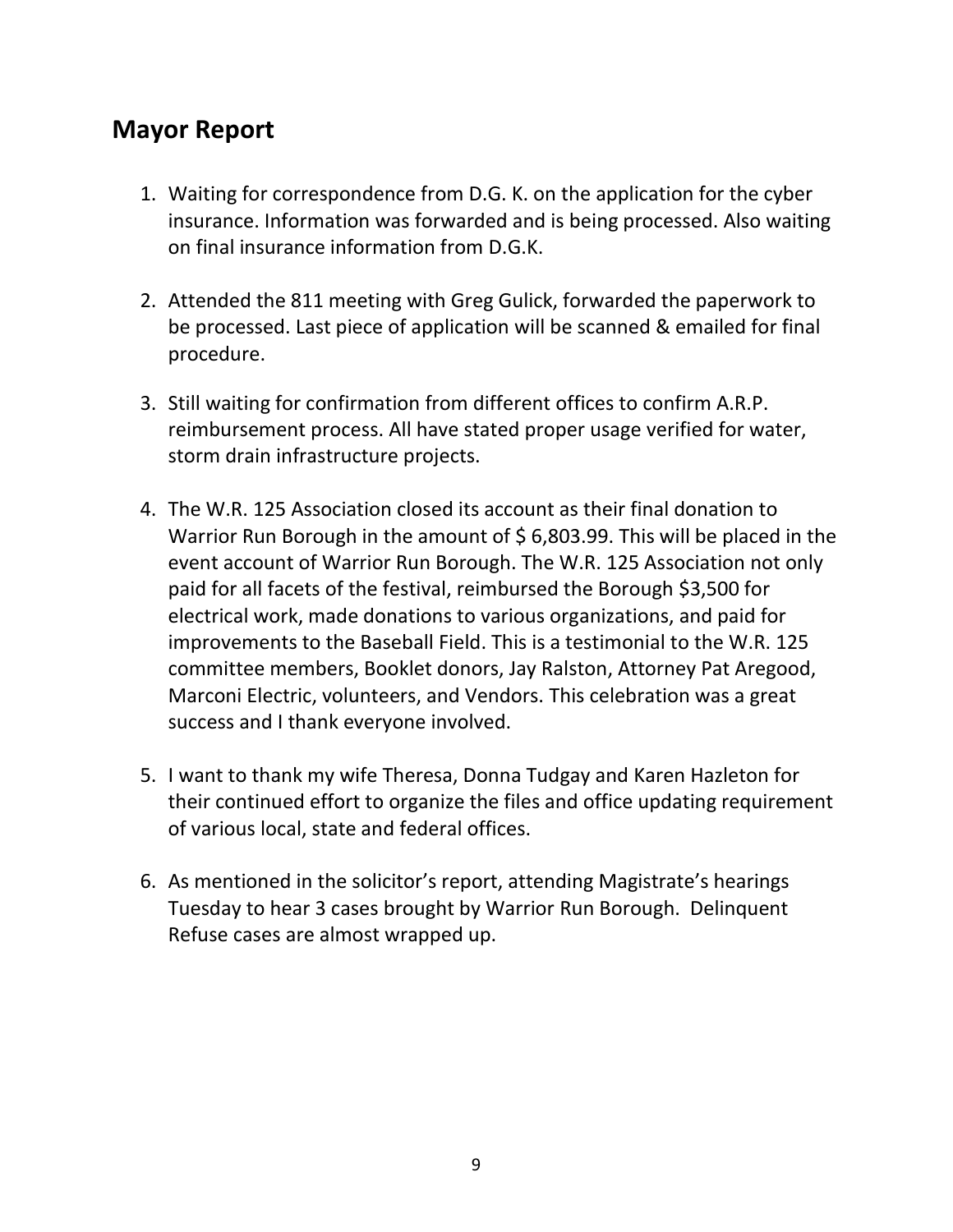#### 7. F.Y.I. Our new mapping for State Senate District is

#### District 20:

Part of Luzerne County consisting of City of Nanticoke, Townships of Dallas, Exeter, Fairmont, Franklin, Hanover, Hunlock, Jackson, Kingston, Lake Lehman, Newport, Plymouth, Ross and Union, and the Boroughs of Ashley, Courtdale, Dallas, Edwardsville, Exeter, Forty Fort, Harvey's Lake, Kingston, Larksville, Luzerne, Plymouth, Pringle, Sugar Notch, Swoyersville, Warrior Run, and West Wyoming; All of Pike County; All of Susquehanna County; Part of Wayne County consisting of the Townships Berlin, Buckingham, Clinton, Damascus, Dyberry, Lebanon, Manchester, Mount Pleasant, Oregon, Palmyra, Paupack, Preston, and Scott and the Boroughs of Bethany, Hawley and Starrucca and all of Wyoming County. Total Population 269, 942

New Mapping for House of Representatives District:

District 119

Part of Luzerne County consisting of the City of Nanticoke and the Townships of Fairview, Hanover, Newport, Plymouth, Rice and Wright , and the Boroughs of Ashley, Edwardsville, Larksville, Plymouth, Sugar Notch, and Warrior Run.

Total Population 61, 334

After visiting both offices, it was stated this would become permanent in 30 days. Gerry Mullery will not be seeking re-election and our area senator would be either Lisa Baker or John Yudichak, they are running against each other.

It is very important Warrior Run is on top of our game to qualify for future grants and improvements. Representative Gerry Mullery leaving will leave a great void for Warrior Run as he was instrumental in providing grant money to purchase equipment and provide guidance to forward Warrior Run's progress.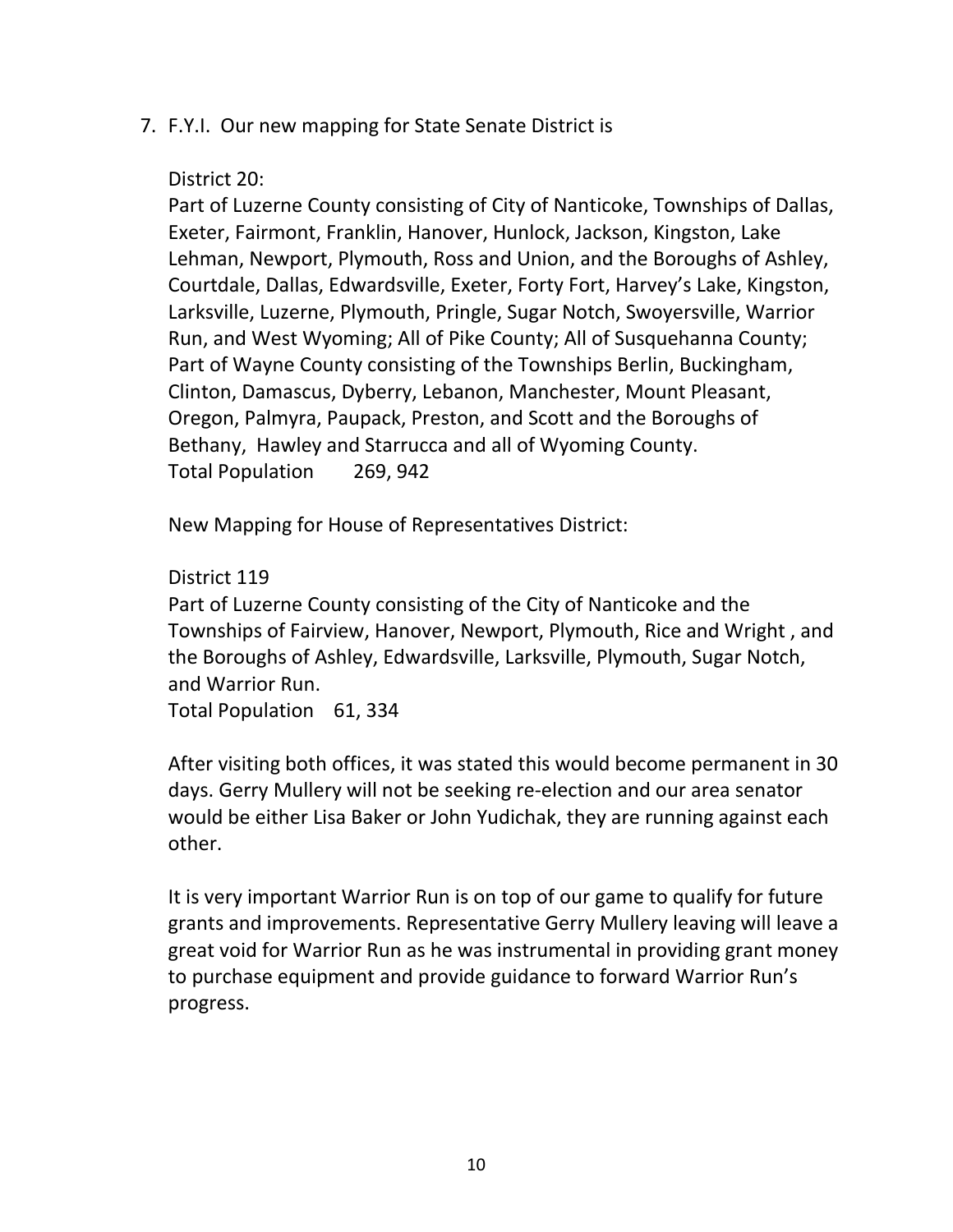3. A motion to accept Attorney Aregood's report, Police report and Mayor's report.

| $1st$ motion made by: MP |                      |           | 2 <sup>nd</sup> motion made by: S. Wegrzynowicz |
|--------------------------|----------------------|-----------|-------------------------------------------------|
|                          | Yes                  | <b>No</b> | Abstain                                         |
| Sandy Wegrzynowicz       | X                    |           |                                                 |
| Sharon Wengren           | Х                    |           |                                                 |
| <b>Matt Pilch</b>        | X                    |           |                                                 |
| John Quinn               | X                    |           |                                                 |
| Larry Carbohn            |                      |           |                                                 |
| Motion passed            | <b>Motion failed</b> |           |                                                 |

### **Council Final Comment**

- Larry inquired if a meeting will be scheduled soon for the 125<sup>th</sup>; people have been inquiring about volunteering.
- Matt stated the timer, installed by Marconi Electric on Front Street near his house, needs to be looked at (there is a knockout in the timer, someone could put a finger in there get a serious shock); maybe a blank could be put in there.

# **Public Comment** – No Comments